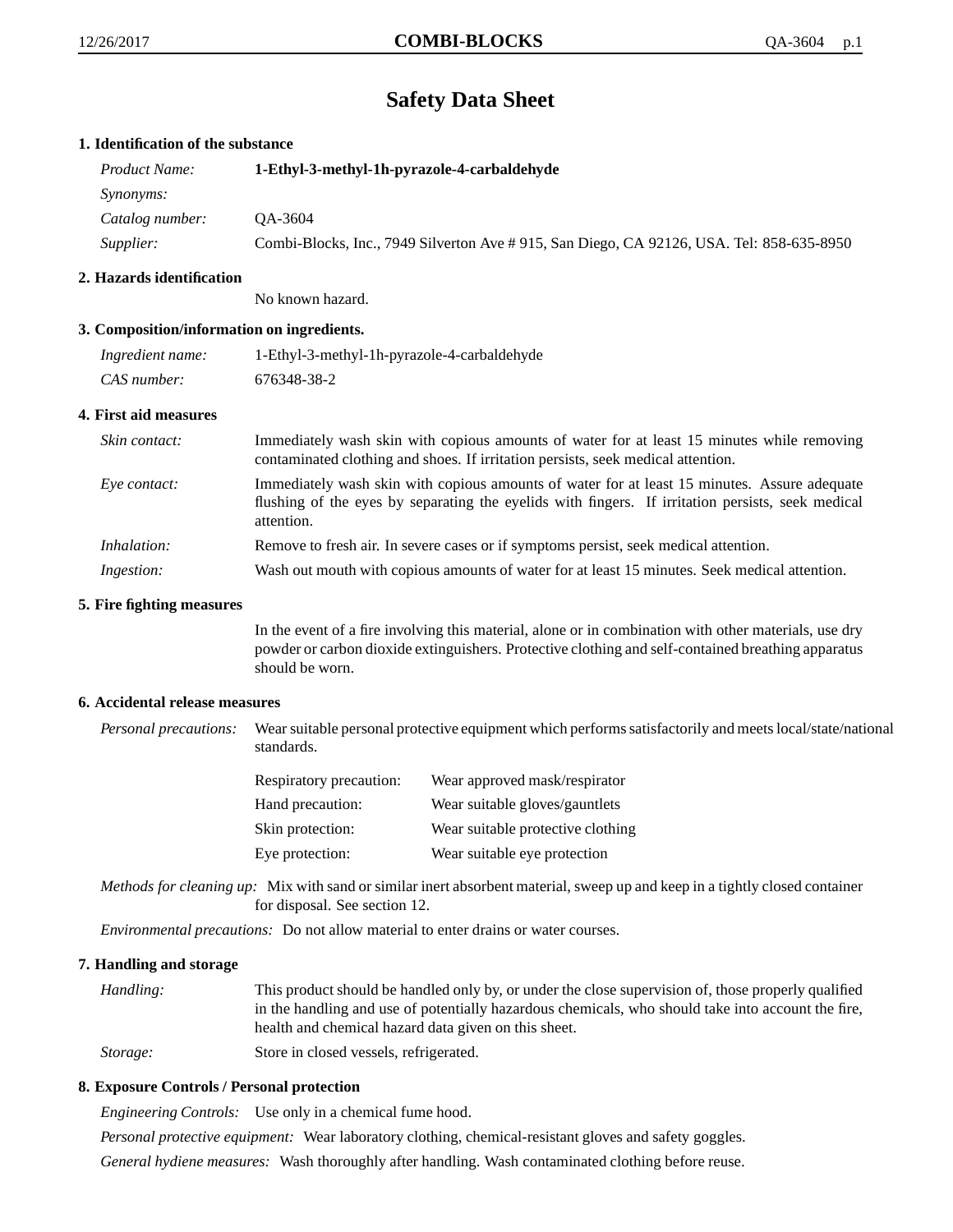## **9. Physical and chemical properties**

| Appearance:           | Not specified   |
|-----------------------|-----------------|
| <i>Boiling point:</i> | No data         |
| Melting point:        | No data         |
| Flash point:          | No data         |
| Density:              | No data         |
| Molecular formula:    | $C_7H_{10}N_2O$ |
| Molecular weight:     | 138.2           |

## **10. Stability and reactivity**

| Conditions to avoid: | Heat, flames and sparks.                                                         |
|----------------------|----------------------------------------------------------------------------------|
| Materials to avoid:  | Oxidizing agents.                                                                |
|                      | <i>Possible hazardous combustion products:</i> Carbon monoxide, nitrogen oxides. |

#### **11. Toxicological information**

*Acute toxicity:* No data available. *Skin irritation/corrosion:* No data available. *Eye damage/irritation:* No data available. *Respiratory or skin sensitization:* No data available. *Germ cell mutagenicity:* No data available. *Carcinogenicity:* No classification data on carcinogenic properties of this material is available from EPA, IARC, NTP, OSHA or ACGIH. *Reproductive toxicity:* No effects known. *Specific target organ system toxicity - repeated exposure:* No effects known. *Specific target organ system toxicity - single exposure:* No data available. *Aspiration hazard:* No data available. *Additional information:* To the best of our knowledge, the chemical, physical and toxicological properties of this substance have not been thoroughly investigated.

#### **12. Ecological information**

*Toxicity:* No data available.

*Persistence and degradability:* No data available.

*Bioaccumulative potential:* No data available.

*Mobility in soil:* No data available.

*Result of PBT and vPvB assessment:* PBT: Not applicabel. vPvB: Not applicable.

*Other adverse effects:* No further relevant information available.

#### **13. Disposal consideration**

Arrange disposal as special waste, by licensed disposal company, in consultation with local waste disposal authority, in accordance with national and regional regulations.

#### **14. Transportation information**

No known hazard for air and ground transportation.

#### **15. Regulatory information**

No chemicals in this material are subject to the reporting requirements of SARA Title III, Section 302, or have known CAS numbers that exceed the threshold reporting levels established by SARA Title III, Section 313.